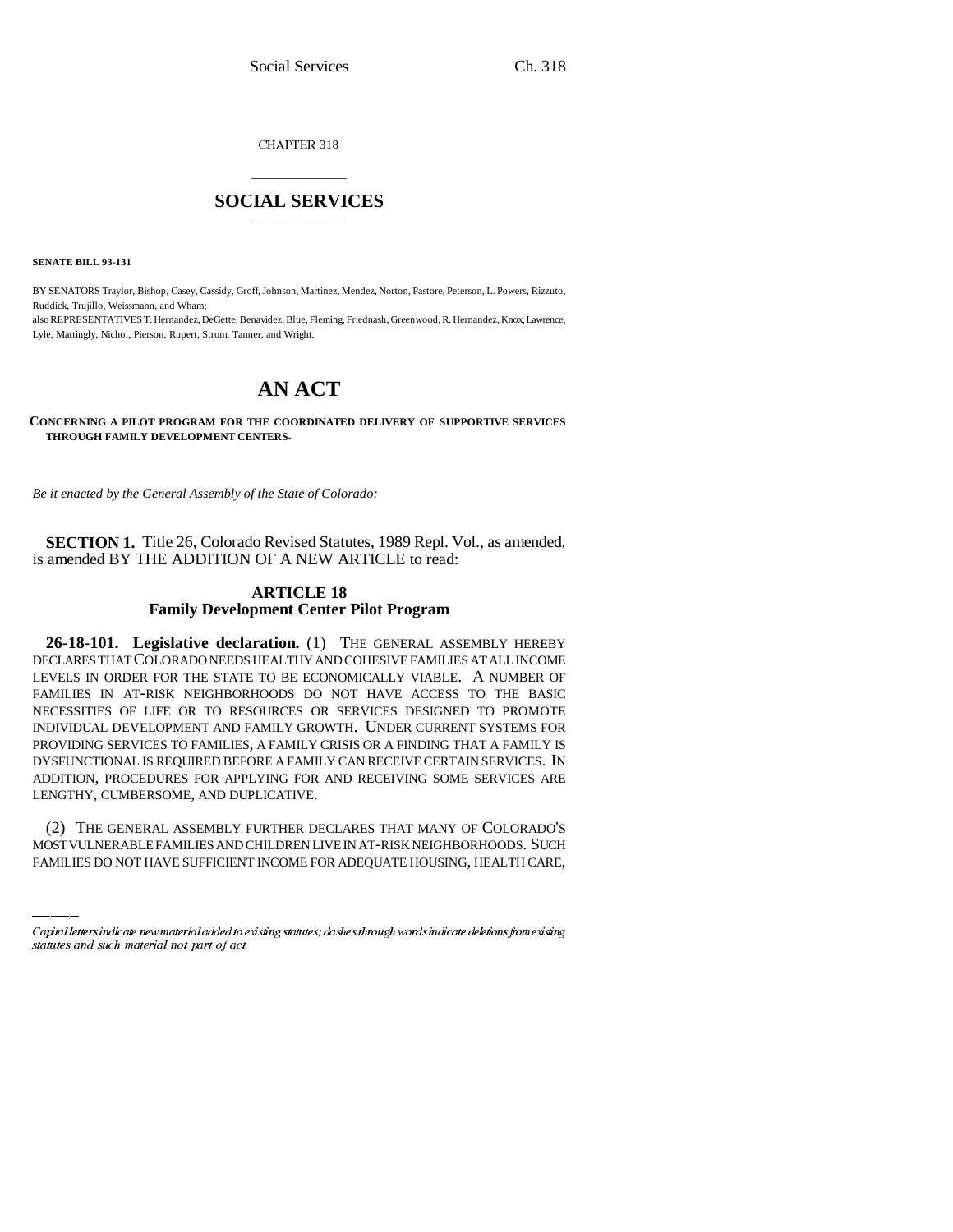### Ch. 318 Social Services

OR CHILD CARE BECAUSE THE PRIMARY WAGE EARNERS ARE UNEMPLOYED OR WORK AT JOBS THAT PAY MINIMUM WAGE OR LESS. FURTHER, MANY OF SUCH FAMILIES NOT ONLY LIVE IN POVERTY, BUT ALSO EXPERIENCE DIVORCE OR ARE HEADED BY A SINGLE PARENT. CHILDREN WHO ARE RAISED IN AT-RISK NEIGHBORHOODS EXPERIENCE AN INCREASED RISK OF BEING ABUSED, DROPPING OUT OF SCHOOL, BECOMING TEEN PARENTS, ABUSING DRUGS, AND ENGAGING IN AT-RISK BEHAVIORS, INCLUDING CRIMINAL ACTIVITIES. SUCH CHILDREN ARE OFTEN INFLUENCED BY AND ARE LIKELY TO REPEAT BEHAVIORS THAT BEGAN WITH THEIR PARENTS.

(3) THEREFORE, THE GENERAL ASSEMBLY FINDS THAT IT IS APPROPRIATE TO ESTABLISH A THREE-YEAR DEMONSTRATION PROJECT THAT PROVIDES FAMILY DEVELOPMENT CENTERS WHICH SERVE AS A SINGLE POINT OF ENTRY FOR PROVIDING COMPREHENSIVE, INTENSIVE, INTEGRATED, STATE AND COMMUNITY-BASED SERVICES TO FAMILIES IN AT-RISK NEIGHBORHOODS.

**26-18-102. Definitions.** AS USED IN THIS ARTICLE, UNLESS THE CONTEXT OTHERWISE REQUIRES:

(1) "AT-RISK NEIGHBORHOOD" MEANS A NEIGHBORHOOD IN WHICH THERE IS A PREPONDERANCE OF POVERTY, UNEMPLOYMENT AND UNDEREMPLOYMENT, SUBSTANCE ABUSE, CRIME, SCHOOL DROPOUTS, TEEN PREGNANCIES AND TEEN PARENTS, OR OTHER CONDITIONS WHICH PUT FAMILIES AT RISK.

(2) "CASE MANAGEMENT" MEANS THE PROCESS WHEREBY A FAMILY ADVOCATE FOR THE FAMILY DEVELOPMENT CENTER ASSESSES A FAMILY'S NEED FOR SERVICES IN ACCORDANCE WITH SECTION 26-18-104 (2).

(3) "COMMUNITY APPLICANT" MEANS ANY LOCAL ENTITY INTERESTED AND WILLING TO COMMIT PRIVATE AND PUBLIC RESOURCES TO ESTABLISH A FAMILY DEVELOPMENT CENTER AND WHICH APPLIES FOR A FAMILY DEVELOPMENT CENTER GRANT PURSUANT TO SECTION 26-18-105. "COMMUNITY APPLICANT" INCLUDES, BUT IS NOT LIMITED TO, ANY STATE OR LOCAL GOVERNMENTAL AGENCY OR GOVERNING BODY, A LOCAL PRIVATE NON-PROFIT AGENCY, A LOCAL BOARD OF EDUCATION ON A COST-SHARED BASIS, A LOCAL RECREATIONAL CENTER, OR A LOCAL CHILD CARE AGENCY.

(4) "FAMILY DEVELOPMENT CENTER" MEANS A UNIFIED SINGLE POINT OF ENTRY WHERE FAMILIES WITHIN AT-RISK NEIGHBORHOODS CAN OBTAIN INFORMATION, ASSESSMENT OF NEEDS, AND REFERRAL TO DELIVERY OF FAMILY SERVICES DESCRIBED IN SECTION 26-18-104 (2) AND FOR WHICH A GRANT IS AWARDED TO A COMMUNITY APPLICANT IN ACCORDANCE WITH SECTION 26-18-105.

(5) "LOCAL ADVISORY COUNCIL" MEANS THE BODY THAT OVERSEES THE OPERATION OF THE FAMILY DEVELOPMENT CENTER AND WHICH IS DESCRIBED IN SECTION 26-18-105 (1) (b).

(6) "STATE COUNCIL" MEANS THE STATE COUNCIL ON FAMILY DEVELOPMENT CENTERS ESTABLISHED PURSUANT TO SECTION 26-18-103.

**26-18-103. State council created - powers and duties - report.** (1) (a) THERE IS HEREBY CREATED A STATE COUNCIL ON FAMILY DEVELOPMENT CENTERS. THE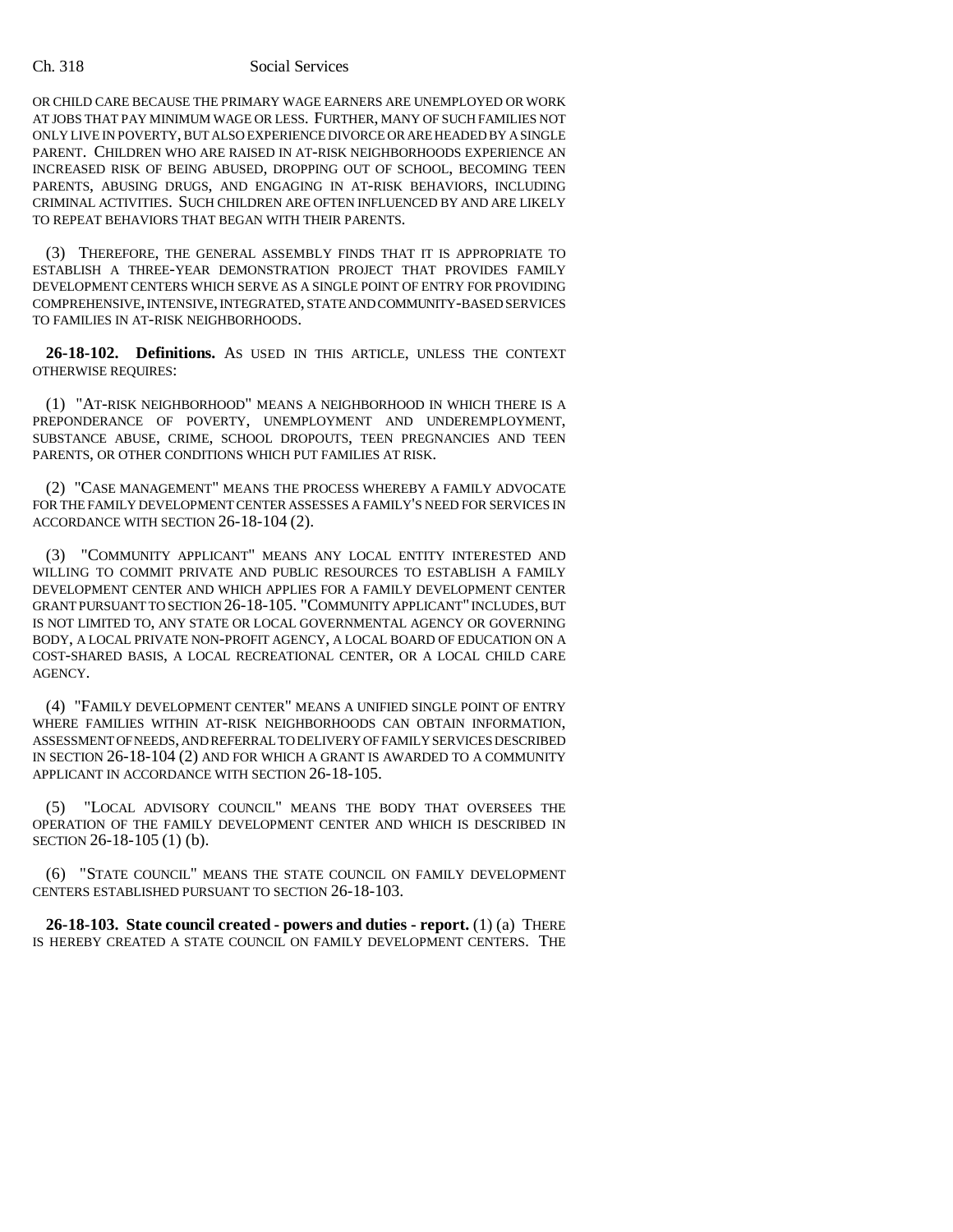STATE COUNCIL SHALL EXERCISE ITS POWERS AND PERFORM ITS DUTIES AND POWERS AS SPECIFIED IN THIS ARTICLE WITHIN THE OFFICE OF THE GOVERNOR.

(b) THE STATE COUNCIL SHALL BE RESPONSIBLE FOR THE PLANNING OF THE FAMILY DEVELOPMENT CENTER PILOT PROGRAM CREATED IN SECTION 26-18-104 AND FOR MAKING RECOMMENDATIONS AT THE CONCLUSION OF THE PROGRAM TO THE GENERAL ASSEMBLY CONCERNING THE EFFECTIVENESS OF THE PILOT PROGRAM AND THE ADVISABILITY OF ESTABLISHING A STATEWIDE FAMILY DEVELOPMENT CENTER PROGRAM.

(2) THE STATE COUNCIL SHALL CONSIST OF FOURTEEN MEMBERS, TEN OF WHOM SHALL BE APPOINTED BY THE GOVERNOR AND FOUR OF WHOM SHALL BE MEMBERS OF THE GENERAL ASSEMBLY. THE MEMBERS APPOINTED BY THE GOVERNOR SHALL BE AS FOLLOWS: ONE REPRESENTATIVE EACH FROM THE STATE DEPARTMENTS OF SOCIAL SERVICES, HEALTH, INSTITUTIONS, AND EDUCATION; ONE REPRESENTATIVE FROM THE GOVERNOR'S JOB TRAINING OFFICE; TWO REPRESENTATIVES FROM LOCAL GOVERNMENT, ONE OF WHOM SHALL BE FROM A COUNTY OR CITY AND COUNTY WITH A POPULATION GREATER THAN ONE HUNDRED THOUSAND PEOPLE, AND ONE FROM A COUNTY WITH A POPULATION OF LESS THAN ONE HUNDRED THOUSAND PEOPLE; ONE REPRESENTATIVE FROM THE PRIVATE SECTOR WHO PROVIDES SERVICES WHICH PROMOTE FUNCTIONAL FAMILIES; AND TWO PARENTS OF CHILDREN IN A FAMILY WHO SERVE ON LOCAL ADVISORY COUNCILS. THE MEMBERS FROM THE GENERAL ASSEMBLY SHALL BE AS FOLLOWS: TWO MEMBERS FROM THE HOUSE OF TWO MEMBERS FROM THE HOUSE OF REPRESENTATIVES, ONE OF WHOM SHALL BE APPOINTED BY THE SPEAKER OF THE HOUSE OF REPRESENTATIVES AND ONE OF WHOM SHALL BE APPOINTED BY THE MINORITY LEADER; AND TWO MEMBERS FROM THE STATE SENATE, ONE OF WHOM SHALL BE APPOINTED BY THE PRESIDENT OF THE SENATE AND ONE OF WHOM SHALL BE APPOINTED BY THE MINORITY LEADER.

(3) THE STATE COUNCIL SHALL ELECT A STATE COUNCIL CHAIRPERSON. MEMBERS OF THE STATE COUNCIL SHALL SERVE WITHOUT COMPENSATION BUT SHALL BE REIMBURSED FOR ACTUAL AND NECESSARY EXPENSES INCURRED IN THE PERFORMANCE OF STATE COUNCIL DUTIES SET FORTH IN THIS ARTICLE.

(4) THE STATE COUNCIL SHALL ESTABLISH THROUGH RULE-MAKING THE PROCEDURE FOR THE SUBMITTAL OF GRANT APPLICATIONS BY COMMUNITY APPLICANTS SEEKING TO ESTABLISH FAMILY DEVELOPMENT CENTERS. THE PROCEDURE SHALL SET FORTH THE METHOD FOR MAKING APPLICATION INCLUDING TIME FRAMES, THE CRITERIA TO BE CONSIDERED IN AWARDING A GRANT, AND THE METHOD FOR THE MAKING OF ANNUAL REPORTS TO THE STATE COUNCIL CONCERNING THE EFFECTIVENESS OF THE FAMILY DEVELOPMENT CENTER PILOT PROGRAM IN ACCORDANCE WITH SECTION 26-18-105(2). IN ADDITION, THE STATE COUNCIL SHALL ADOPT ANY OTHER RULES NECESSARY TO IMPLEMENT THIS ARTICLE, INCLUDING A METHOD FOR EVALUATING THE EFFECTIVENESS OF THE FAMILY DEVELOPMENT CENTER PILOT PROGRAM.

(5) THE STATE COUNCIL SHALL SEEK ASSISTANCE AND COOPERATION FROM APPROPRIATE FEDERAL, STATE, AND LOCAL GOVERNMENTAL AGENCIES, INCLUDING ASSISTANCE IN OBTAINING ANY NECESSARY WAIVERS FROM THE FEDERAL GOVERNMENT AND IN GRANTING EXEMPTION FROM FEDERAL OR STATE REGULATIONS, TO REMOVE CERTAIN BARRIERS FACED BY FAMILIES SEEKING OR RECEIVING PUBLIC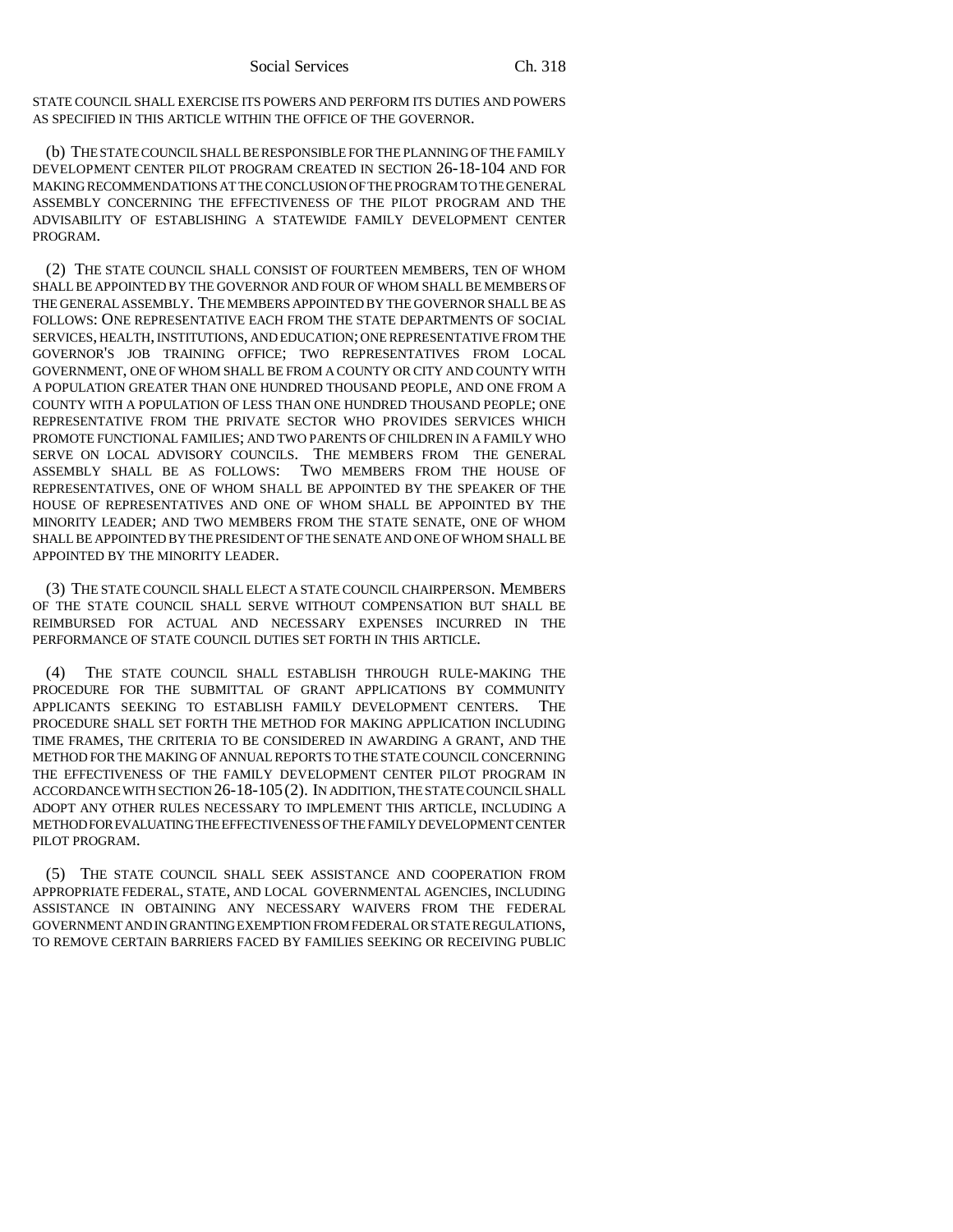### Ch. 318 Social Services

ASSISTANCE, WHICH BARRIERS INCLUDE CONFLICTING ELIGIBILITY, APPLICATION, AND REPORTING REQUIREMENTS.

(6) THE STATE COUNCIL SHALL CONSULT WITH THE LOCAL ADVISORY COUNCILS ESTABLISHED PURSUANT TO SECTION 26-18-105; EVALUATE THE EFFECTIVENESS OF THE FAMILY DEVELOPMENT CENTER PILOT PROGRAM ANNUALLY, BASED ON REPORTS SUBMITTED TO THE STATE COUNCIL BY LOCAL ADVISORY COUNCILS IN ACCORDANCE WITH SECTION 26-18-105 (2); AND SHALL SUBMIT A FINAL REPORT ON THE EFFECTIVENESS OF THE PROGRAM TO THE GENERAL ASSEMBLY NO LATER THAN SEPTEMBER 30, 1997. IN ADDITION, AS PART OF THE FINAL REPORT, THE STATE COUNCIL SHALL MAKE RECOMMENDATIONS CONCERNING THE ESTABLISHMENT AND IMPLEMENTATION OF A STATEWIDE FAMILY DEVELOPMENT CENTER PROGRAM.

(7) THE STATE COUNCIL IS HEREBY AUTHORIZED TO ACCEPT AND EXPEND ANY GRANTS FROM ANY PUBLIC OR PRIVATE SOURCE FOR THE PURPOSE OF MAKING GRANTS TO COMMUNITY APPLICANTS FOR THE ESTABLISHMENT OF FAMILY DEVELOPMENT CENTERS AND FOR THE PURPOSE OF EVALUATING THE EFFECTIVENESS OF THE FAMILY DEVELOPMENT CENTER PILOT PROGRAM. NOTHING IN THIS ARTICLE SHALL BE CONSTRUED TO PROHIBIT A FAMILY DEVELOPMENT CENTER FROM ACCEPTING AND EXPENDING GRANTS OR DONATIONS FROM PUBLIC OR PRIVATE SOURCES.

**26-18-104. Pilot program created.** (1) ON OR BEFORE NOVEMBER 1, 1993, THERE SHALL BE ESTABLISHED BY THE STATE COUNCIL A FAMILY DEVELOPMENT CENTER PILOT PROGRAM. THE PURPOSE OF SAID PROGRAM SHALL BE TO PROVIDE GRANTS TO COMMUNITY APPLICANTS FOR THE CREATION OF FAMILY DEVELOPMENT CENTERS THROUGH WHICH SERVICES FOR FAMILIES WHO LIVE IN AT-RISK NEIGHBORHOODS ARE ACCESSIBLE AND COORDINATED THROUGH A SINGLE POINT OF ENTRY. THE PROGRAM SHALL BE IMPLEMENTED NO LATER THAN JANUARY 1, 1994, AND SHALL TERMINATE NO LATER THAN JULY 1, 1997. AT LEAST THREE GRANTS FOR START-UP COSTS SHALL BE AWARDED BY THE STATE COUNCIL UNDER THE PILOT PROGRAM.

(2) (a) SERVICES PROVIDED BY A FAMILY DEVELOPMENT CENTER SHALL BE COORDINATED AND ONE SERVICE SHALL NOT OVERSHADOW OTHERS. SERVICES MAY BE DELIVERED DIRECTLY TO A FAMILY AT THE CENTER BY CENTER STAFF OR BY PROVIDERS WHO CONTRACT WITH OR HAVE PROVIDER AGREEMENTS WITH THE CENTER. ANY FAMILY DEVELOPMENT CENTER THAT PROVIDES DIRECT SERVICES SHALL COMPLY WITH APPLICABLE STATE AND FEDERAL LAWS AND REGULATIONS REGARDING THE DELIVERY OF SUCH SERVICES, UNLESS REQUIRED WAIVERS OR EXEMPTIONS HAVE BEEN GRANTED BY THE APPROPRIATE GOVERNING BODY.

(b) EACH FAMILY DEVELOPMENT CENTER SHALL PROVIDE CASE MANAGEMENT BY A FAMILY ADVOCATE WHO SCREENS AND ASSESSES A FAMILY'S NEEDS AND DEVELOPS, WITH THE CONCURRENCE OF THE FAMILY, A CASE PLAN. THE CASE PLAN SHALL PROVIDE FOR THE FOLLOWING:

(I) A NEGOTIATED CONTRACT THAT INCLUDES RECIPROCAL RESPONSIBILITIES OF FAMILY MEMBERS AND THE PERSONNEL OF EACH HUMAN SERVICE AGENCY PROVIDING SERVICES TO THE FAMILY;

(II) A COMMITMENT OF RESOURCES NECESSARY TO MEET THE FAMILY'S PLAN;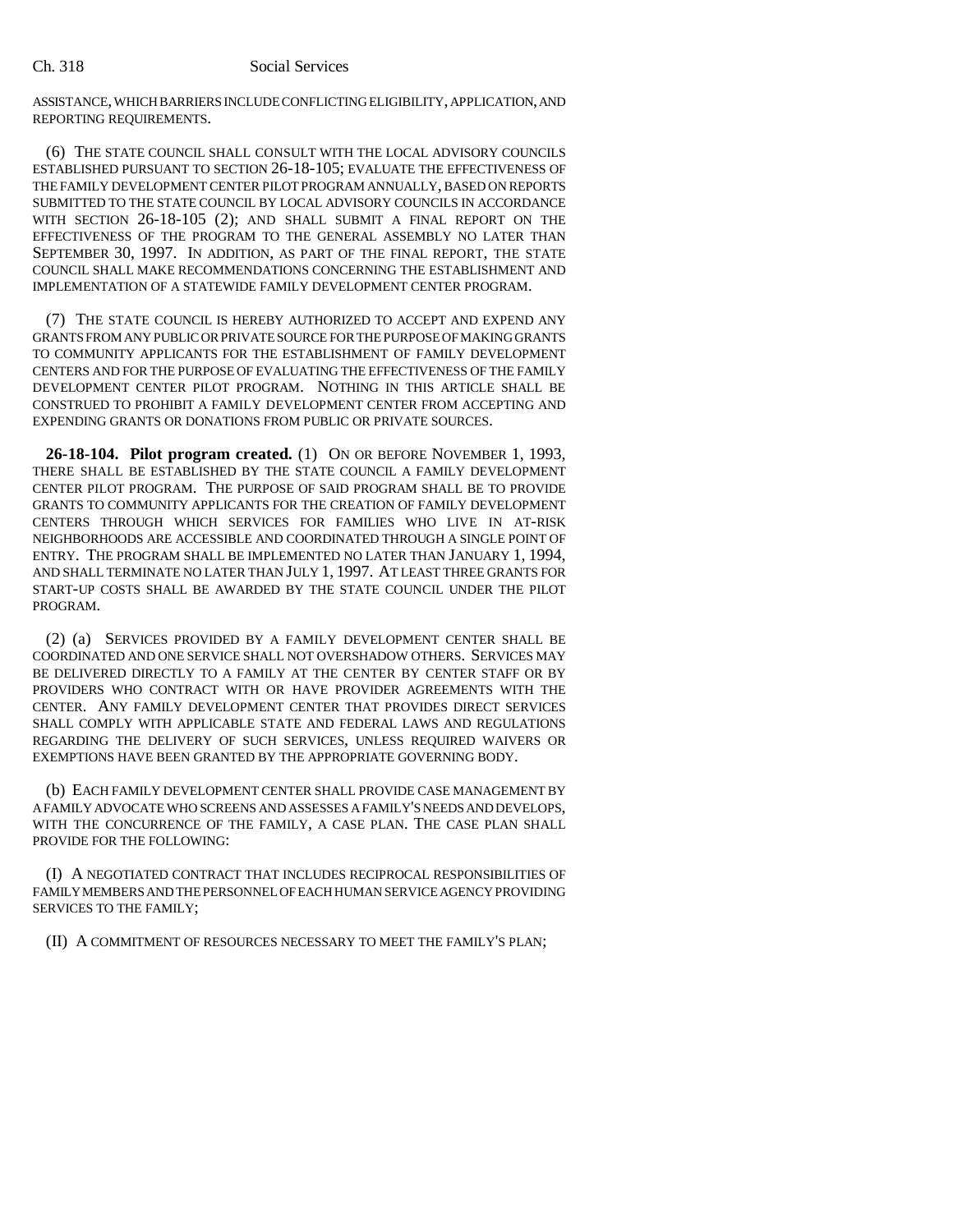(III) THE DELIVERY OF APPLICABLE SERVICES TO THE FAMILY, IF FEASIBLE, OR REFERRAL TO AN APPROPRIATE SERVICE PROVIDER;

(IV) THE COORDINATION OF SERVICES; AND

(V) THE MONITORING AND EVALUATION OF SERVICES BY THE FAMILY ADVOCATE.

(c) IN ADDITION TO CASE MANAGEMENT SERVICES REQUIRED BY PARAGRAPH (b) OF THIS SUBSECTION (2), THE FAMILY DEVELOPMENT CENTER SHALL PROVIDE FOR THE DIRECT DELIVERY OF OR REFERRAL TO A PROVIDER OF AT LEAST THE FOLLOWING FIVE SERVICES:

(I) EARLY CHILDHOOD CARE AND EDUCATION;

(II) PARENTING EDUCATION;

(III) WELL CHILD CHECK-UPS AND BASIC HEALTH SERVICES;

(IV) EARLY INTERVENTION FOR IDENTIFYING INFANTS, TODDLERS, AND PRESCHOOLERS WHO ARE DEVELOPMENTALLY DISABLED IN ORDER TO PROVIDE NECESSARY SERVICES TO SUCH CHILDREN; AND

(V) BEFORE AND AFTER SCHOOL CARE.

(d) A FAMILY DEVELOPMENT CENTER MAY PROVIDE OPTIONAL SERVICES, INCLUDING, BUT NOT LIMITED TO, THE FOLLOWING:

(I) ADDITIONAL EDUCATIONAL PROGRAMS, SUCH AS MENTORING PROGRAMS FOR STUDENTS IN ELEMENTARY, JUNIOR, AND SENIOR HIGH SCHOOLS; LITERACY PROGRAMS; AND EDUCATIONAL PROGRAMS THAT LINK FAMILIES WITH LOCAL SCHOOLS AND ALTERNATIVE EDUCATIONAL PROGRAMS, INCLUDING LINKS WITH BOARDS OF COOPERATIVE SERVICES;

(II) JOB SKILLS TRAINING AND SELF-SUFFICIENCY PROGRAMS FOR ADULTS AND YOUTH;

(III) SOCIAL, HEALTH, MENTAL HEALTH, AND CHILD WELFARE SERVICES AND HOUSING, HOMELESS, FOOD AND NUTRITION, DOMESTIC VIOLENCE SUPPORT, RECREATION, AND SUBSTANCE ABUSE SERVICES;

(IV) OUTREACH, EDUCATION, AND SUPPORT PROGRAMS, INCLUDING PROGRAMS AIMED AT PREVENTING TEEN PREGNANCIES AND SCHOOL DROPOUTS AND PROGRAMS PROVIDING PARENT SUPPORT AND ADVOCACY.

(V) TRANSPORTATION SERVICES TO OBTAIN OTHER SERVICES PROVIDED PURSUANT TO THIS SUBSECTION (2).

(e) STATE AGENCIES AND ANY OTHER PUBLICLY FUNDED AGENCY AUTHORIZED OR REQUIRED BY STATE OR FEDERAL LAW OR REGULATIONS TO PROVIDE SPECIFIC SERVICES TO OR FOR FAMILIES SHALL COOPERATE WITH FAMILY DEVELOPMENT CENTERS IN MAKING SERVICES READILY AVAILABLE TO ELIGIBLE PERSONS IN THE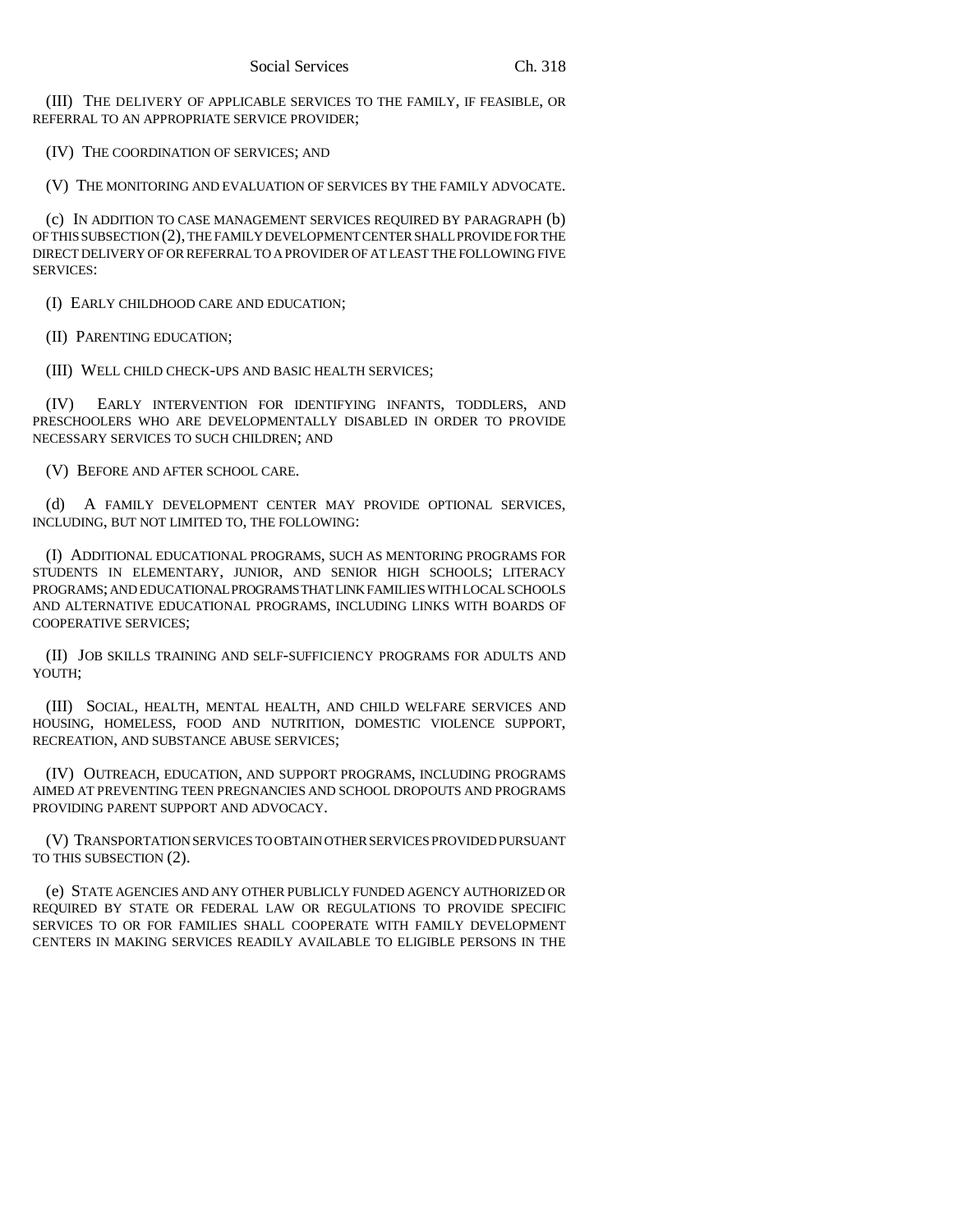MOST EXPEDIENT MANNER POSSIBLE. SUCH COOPERATION MAY INCLUDE, BUT NOT BE LIMITED TO, THE POOLING OF PUBLIC AND PRIVATE FUNDS AND FUNDS AVAILABLE TO STATE AGENCIES UPON APPROPRIATION OR TRANSFER BY THE GENERAL ASSEMBLY.

**26-18-105. Selection of centers - grants.** (1) THE STATE COUNCIL MAY AWARD A GRANT TO A COMMUNITY APPLICANT FOR THE PURPOSE OF ESTABLISHING A FAMILY DEVELOPMENT CENTER BASED ON A PLAN SUBMITTED TO THE STATE COUNCIL BY THE APPLICANT. THE PLAN SHALL MEET SPECIFIC CRITERIA WHICH THE STATE COUNCIL IS HEREBY AUTHORIZED TO SET, BUT THE CRITERIA SHALL INCLUDE AT LEAST THE FOLLOWING PROVISIONS:

(a) THAT MEMBERS OF THE COMMUNITY WILL PARTICIPATE IN THE DEVELOPMENT AND IMPLEMENTATION OF THE FAMILY DEVELOPMENT CENTER;

(b) THAT THE CENTER SHALL BE GOVERNED BY A LOCAL ADVISORY COUNCIL COMPRISED OF COMMUNITY REPRESENTATIVES OF AT LEAST THE FOLLOWING:

(I) FAMILIES LIVING IN AT-RISK NEIGHBORHOODS;

(II) LOCAL PUBLIC OR PRIVATE SERVICE PROVIDER AGENCIES;

(III) LOCAL JOB SKILLS TRAINING PROGRAMS, IF ANY;

(IV) LOCAL GOVERNING BODIES;

(V) LOCAL BUSINESSES SERVING FAMILIES FROM AT-RISK NEIGHBORHOODS; AND

(VI) LOCAL PROFESSIONALS SERVING FAMILIES FROM AT-RISK NEIGHBORHOODS;

(c) THAT THE ADVISORY COUNCIL SHALL ESTABLISH RULES CONCERNING THE OPERATION OF THE FAMILY DEVELOPMENT CENTER, INCLUDING PROVISIONS FOR STAFFING;

(d) THAT SERVICES PROVIDED BY THE FAMILY DEVELOPMENT CENTER SHALL BE COORDINATED AND TAILORED TO THE SPECIFIC NEEDS OF FAMILIES WHO LIVE IN THE AT-RISK NEIGHBORHOOD WITHIN THE COMMUNITY;

(e) THAT THE FAMILY DEVELOPMENT CENTER WILL:

(I) PROMOTE AND SUPPORT, NOT SUPPLANT, SUCCESSFUL FAMILY FUNCTIONING AND INCREASE THE RECOGNITION OF THE IMPORTANCE OF SUCCESSFUL FAMILIES IN THE COMMUNITY;

(II) CONTRIBUTE TO THE STRENGTH OF FAMILY TIES;

(III) ESTABLISH PROGRAMS FOCUSING ON THE NEEDS OF FAMILY MEMBERS, SUCH AS PRESCHOOL PROGRAMS, FAMILY PRESERVATION PROGRAMS, AND TEENAGE PREGNANCY PREVENTION PROGRAMS;

(IV) RECOGNIZE THE DIVERSITY OF FAMILIES WITHIN THE COMMUNITY;